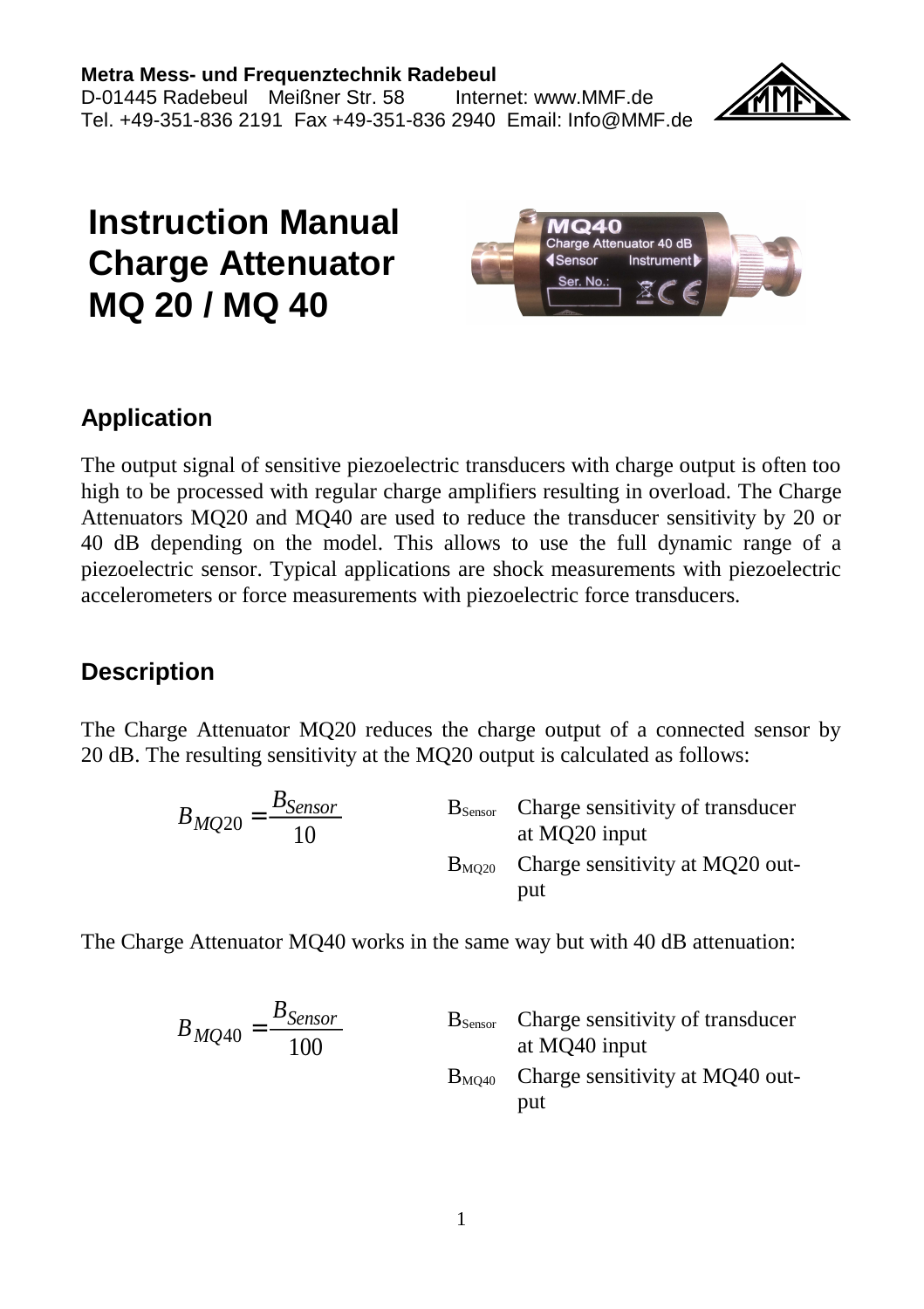The attenuation is independent of the connected sensor provided that the capacitive load at the input of the Charge Attenuator is below 3000 pF. This will be normally the case since charge transducers are usually connected with less than 10 m cable which corresponds to about 1 nF cable capacitance. The input load is calculated as follows:

| $C_I = C_{i \text{Sensor}} + C_{Cable}$ | $C_{I}$            | Capacitive load at                                                                        |
|-----------------------------------------|--------------------|-------------------------------------------------------------------------------------------|
|                                         |                    | Charge Attenuator input                                                                   |
| $C_{I}$ = 3000 pF                       |                    | $Ci$ <sub>Sensor</sub> Inner capacitance of piezoelectric<br>sensor, typically 4001600 pF |
|                                         | $C_{\text{Cable}}$ | Capacitance of sensor cable,<br>typically 100 pF/m                                        |

#### **Connection**

The sensor is connected at via the BNC-socket marked as SENSOR. The other BNCsocket is the output which is connected to the charge amplifier, for instance Metra Model M68D1:

Please make sure to use only low noise cables for the connection of input and output, for instance the Metra cables Models 009 and 010. Only with low noise cables optimum resolution and accuracy will be reached.

Cables longer than 10 m are not recommended. If longer cables cannot be avoided, the longer cable should be between sensor and Charge Attenuator.

Please do not exceed the maximum capacitance of 3000 pF to obtain the stated accuracy.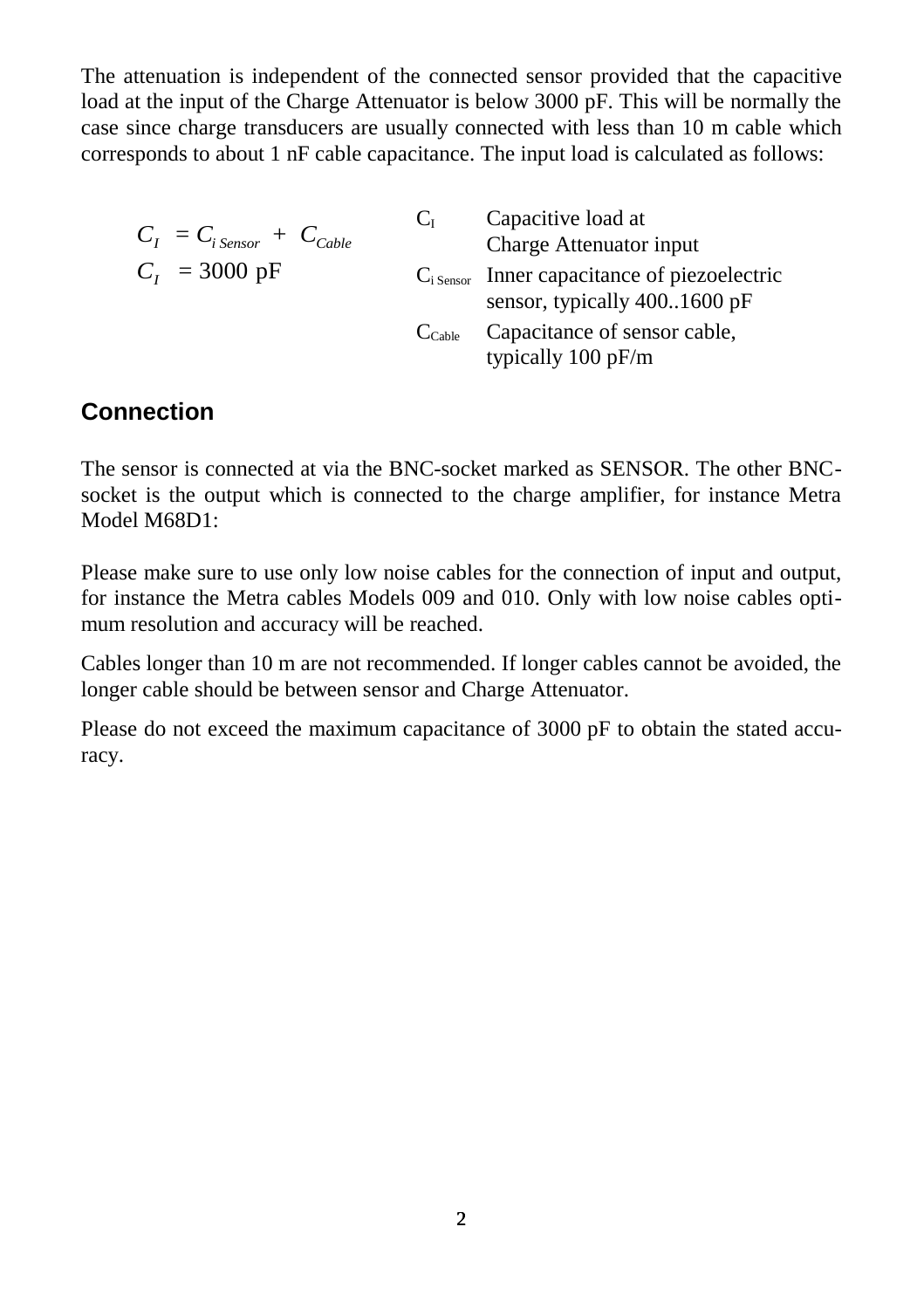# **Technical Data**

| Attenuation ( $C_I < 3000 \text{ pF}$ ) |                                   |
|-----------------------------------------|-----------------------------------|
| MQ20:                                   | $-20$ dB $\pm$ 1 %                |
| MO40:                                   | $-40$ dB $\pm$ 1 %                |
| Maximum input capacitance $C_1$ :       | $3000 \text{ pF}$                 |
| Frequency range:                        | $0.1$ Hz $.50$ kHz                |
| Input:                                  | Charge input, BNC socket (female) |
| Output:                                 | Charge output, BNCsocket          |
| Operating temperature range:            | $-20.80$ °C                       |
| Case:                                   | Aluminum, connected to ground     |
| Dimensions without socket:              | 72 mm x $\varnothing$ 24 mm       |
| Weight:                                 | 55 g                              |
|                                         |                                   |

# **Limited Warranty**

Metra warrants for a period of

#### **24 months**

that its products will be free from defects in material or workmanship and shall conform to the specifications current at the time of shipment.

The warranty period starts with the date of invoice.

The customer must provide the dated bill of sale as evidence.

The warranty period ends after 24 months. Repairs do not extend the warranty period.

This limited warranty covers only defects which arise as a result of normal use according to the instruction manual.

Metra's responsibility under this warranty does not apply to any improper or inadequate maintenance or modification and operation outside the product's specifications.

Shipment to Metra will be paid by the customer.

The repaired or replaced product will be sent back at Metra's expense.